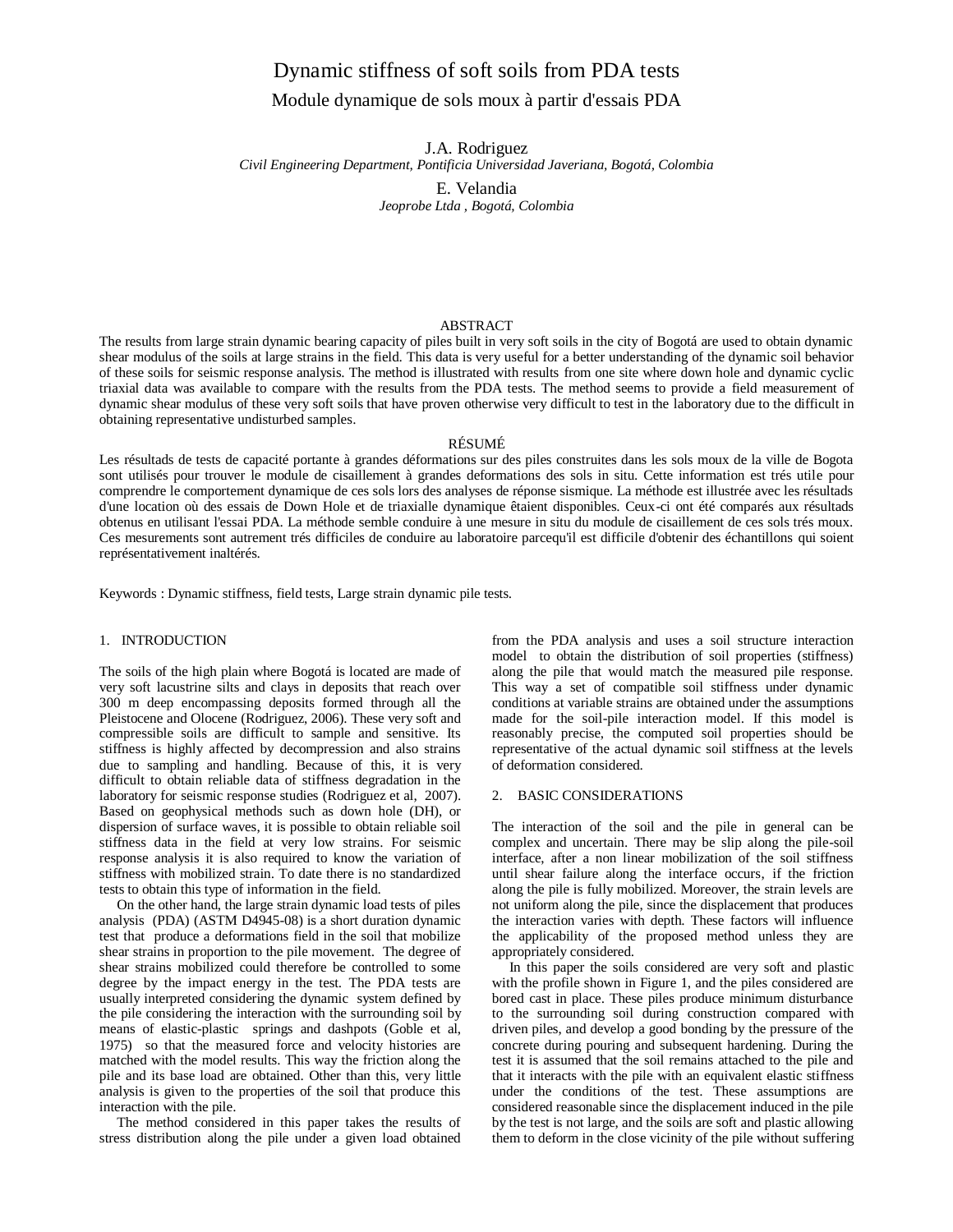significant slippage during the test. These assumptions are consistent with the local practice that has shown that the adhesion of bored piles in these soils is equal to the soils undrained shear strength (Rodriguez, 2006).

Given these considerations the model used for the soil-pile interaction is linear elastic with full bonding at the pile soil interface. A static finite element linear elastic axisymetric code was used to calculate this interaction for a given load applied at the pile top obtained from the PDA interpretation. The model is defined with a number of soil layers along the pile whose stiffness is changed until de computed stress along the pile match within a given tolerance with eth computed stresses from the model. The problem formulated in this way becomes an inversion problem. In order to obtain an estimate of the soil stiffness of the soils a Levenberg Marquardt non linear least squares optimization algorithm (Gill and [Murray,](http://en.wikipedia.org/wiki/Walter_Murray) 1978) was used coupled with the finite element computation with a FORTRAN program set up for this purpose (Cano, 2009). The model was further refined using a commercial finite element program.



Figure 1- Shear wave velocity profile at the site and in the vicinity. The Vs profile obtained from the PDA analysis is also shown.

## 3. APPLICATION OF THE METHOD

For the application of the method data from a PDA test was available. The test was on a bored cast in place pile 52 m long and 0.6m in diameter was considered. Results from one blow where most of the pile capacity was mobilized by means of a 1.25m free fall drop of a 14 ton mass were considered. The data was analyzed by GRL USA (GRL Job No. 068053-1, 2006) and produced an equivalent static load of 620 ton at the pile top and corresponding stress distribution along the pile as shown in Figure 2. Figure 3 shows the computed vertical displacements of the pile.

The non linear system properties identification procedure outlined in the previous section was applied to obtain a profile of soil stiffness that would match the vertical stresses obtained in the PDA as shown in Figure 2. The displacements and strains along the pile obtained from the soil structure interaction model are shown in Figures 3 and 4. From these figures it seems that the stress were matched very closely, but there are some differences in the computed displacements between the two models in the first 20 m of the pile. This difference may be due to the fact that the FEM model is a continuous axisymetric model while the method used for PDA analysis is a finite differences one dimensional model with discrete springs and dashpots. Also the springs are elastic-plastic producing quakes or permanent displacements in the model as shown in Figure 3.



Figure 2 – Vertical stress along the pile measured at the PDA test and computed from the pile soil interaction model.



Figure 3 – Vertical displacements along the pile obtained from the PDA analysis and the soil structure interaction model.

From the profile of soil stiffness obtained in the analysis the corresponding shear wave velocity (Vs) profile was computed using elastic formulas as shown in Figure 1 along with the low strain Vs profile obtained from down hole measurements. The data is consistent in that at shallow depths the strains mobilized in the soil are high and therefore the stiffness reduction is larger. At larger depths the mobilized strain is small and the Vs values obtained at the PDA test tend to the values of the undisturbed soil.

At this site a local seismic response study was previously conducted (Jeoprobe Ltda, 2006) for which soil samples and cyclic triaxial laboratory tests were done. From these tests soil degradation curves were obtained taking into account data reported in the literature (Ishibashi y Zhang, 1993), and also the results of a study conducted in order to revise the seismic microzonation of the city (RSMZB),(CGS, 2007). These curves are presented in Figure 5, and are considered to be representative of the soft clays found at the site that have plasticity index between 125 and 175. In Figure 5 the data points obtained along the pile from the soil structure interaction